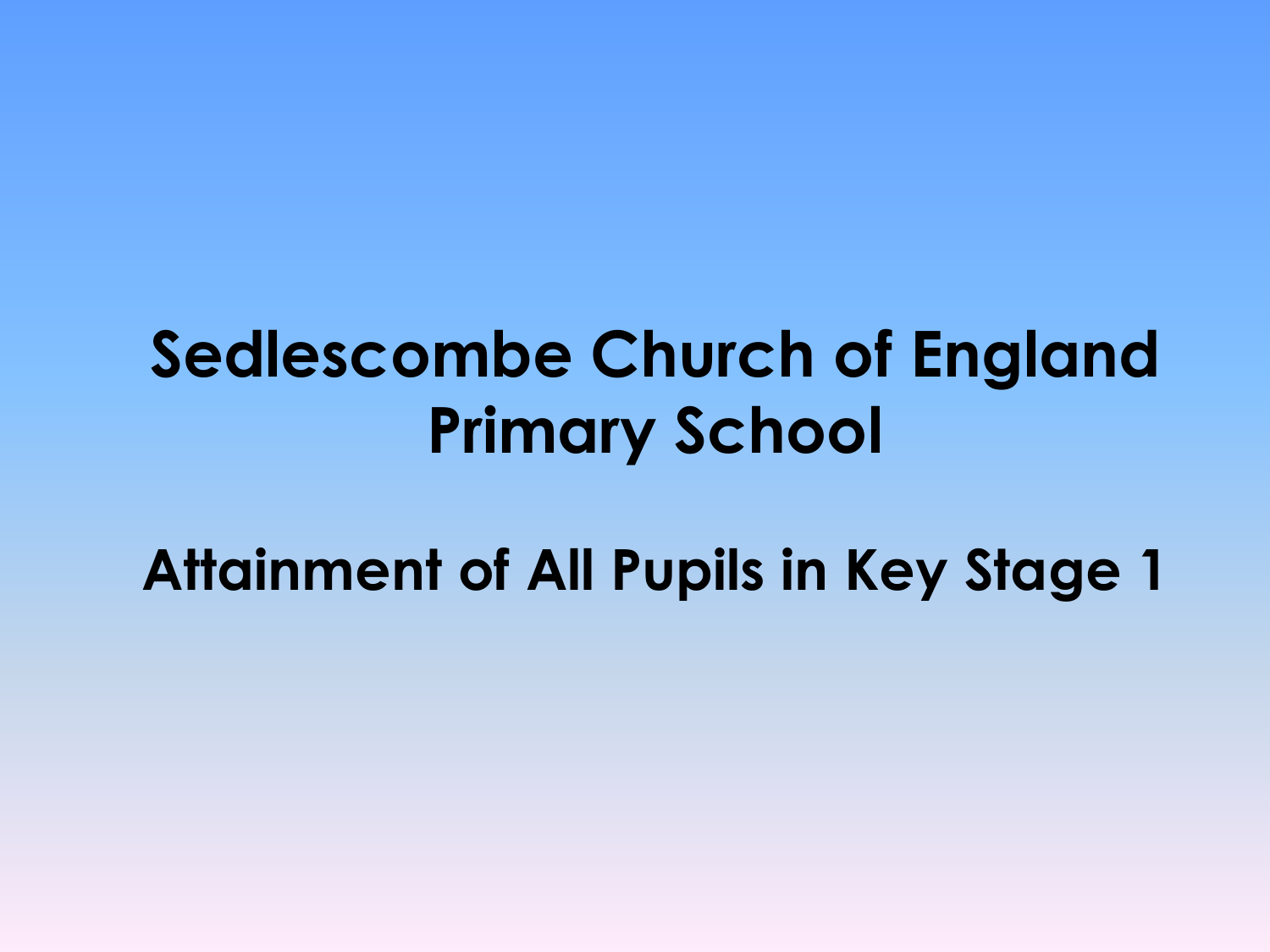### **READING Percentage of children working at the expected standard or above.**

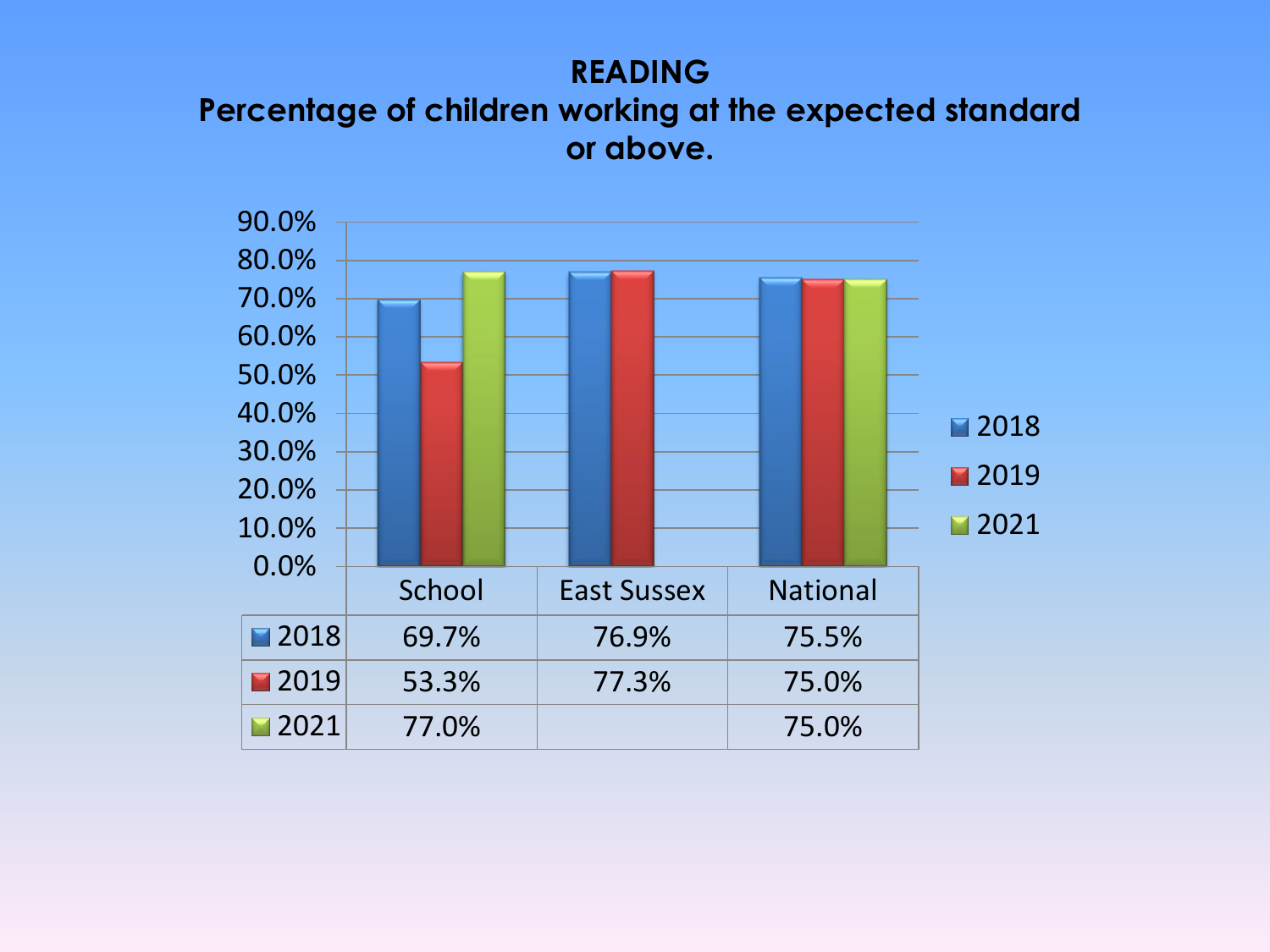## **READING Percentage of children working at greater depth**

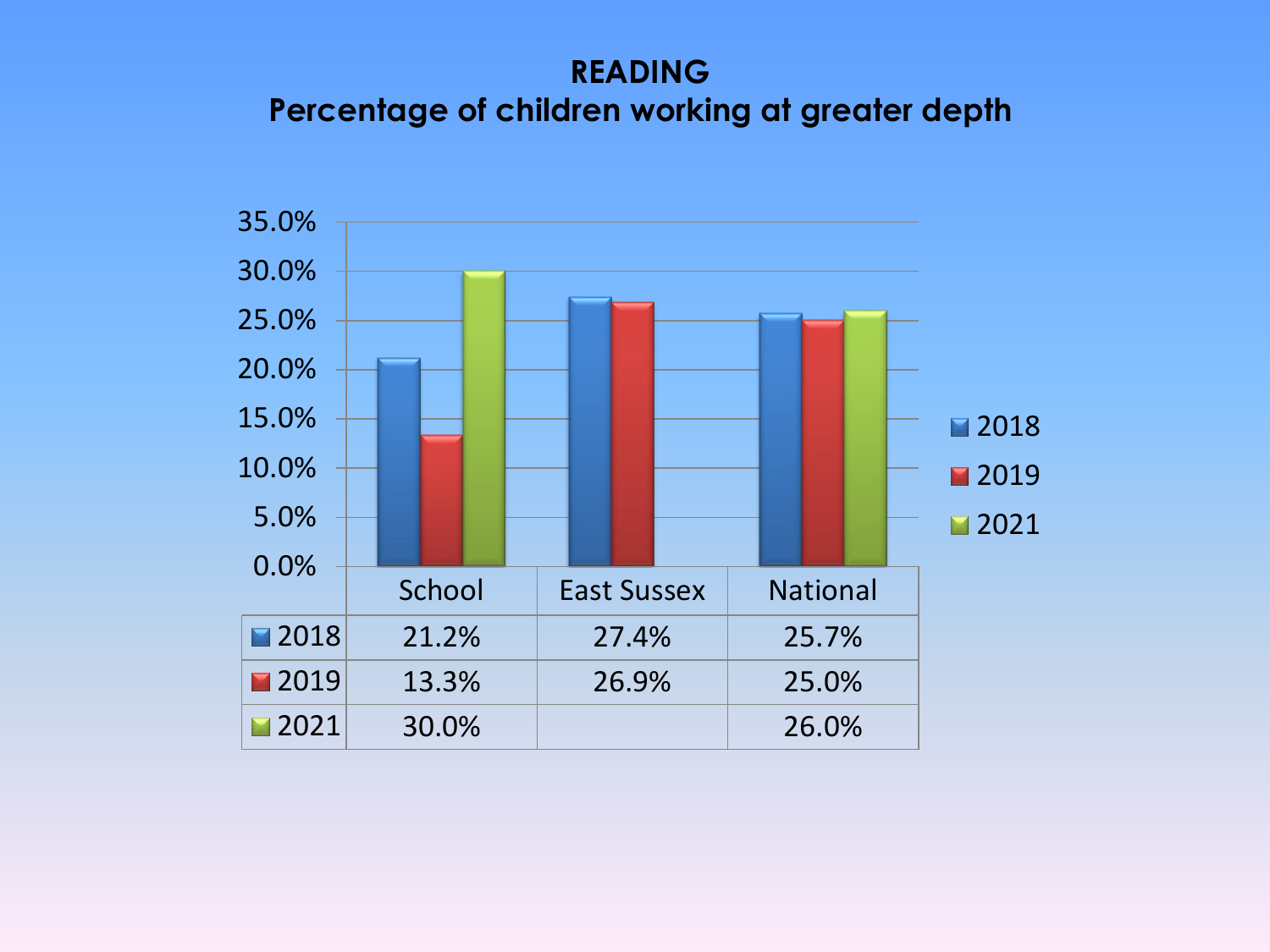### **WRITING Percentage of children working at the expected standard or above.**

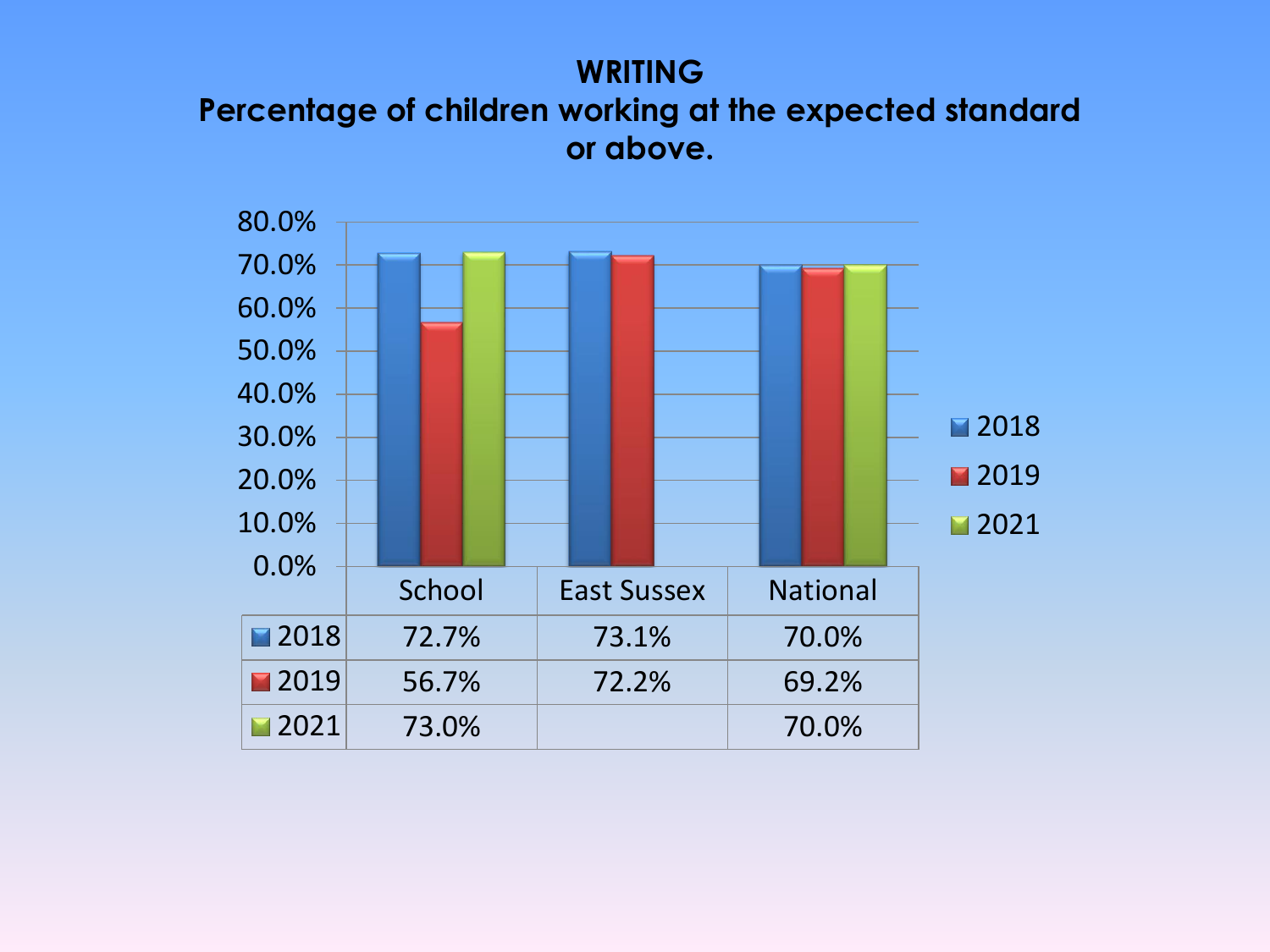### **WRITING Percentage of children working at greater depth**

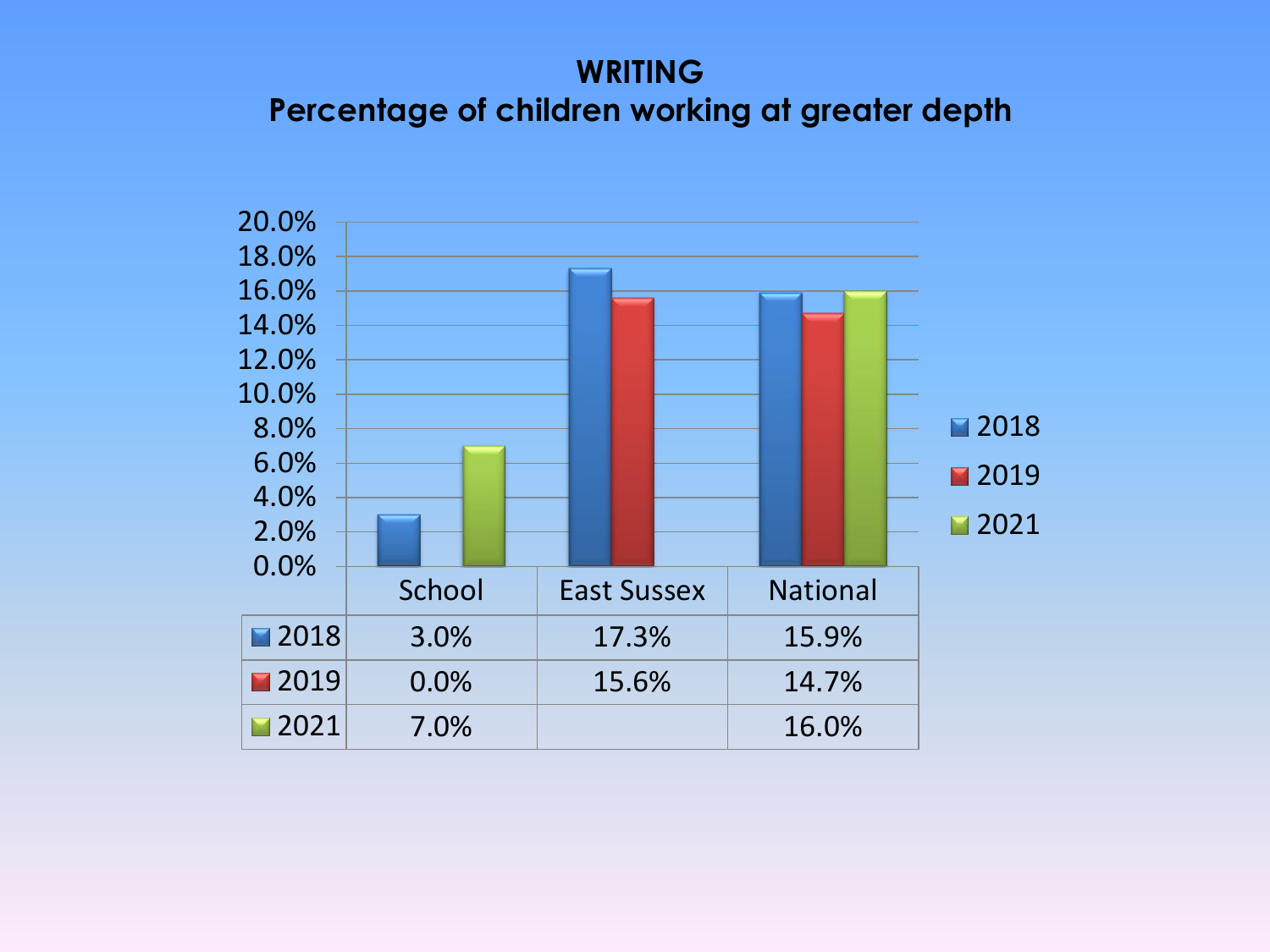### **MATHS Percentage of children working at the expected standard or above.**

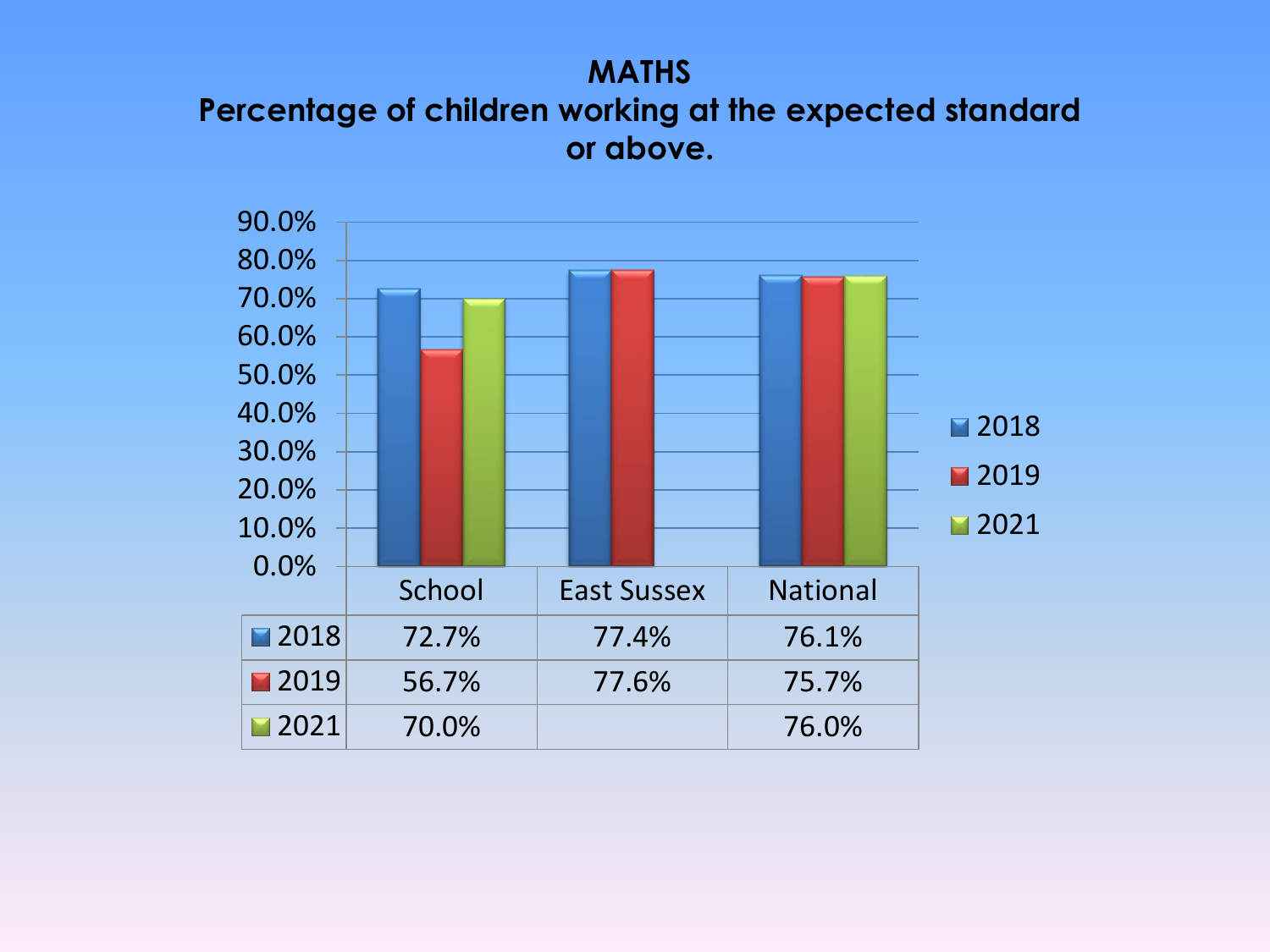# **MATHS Percentage of children working at greater depth**

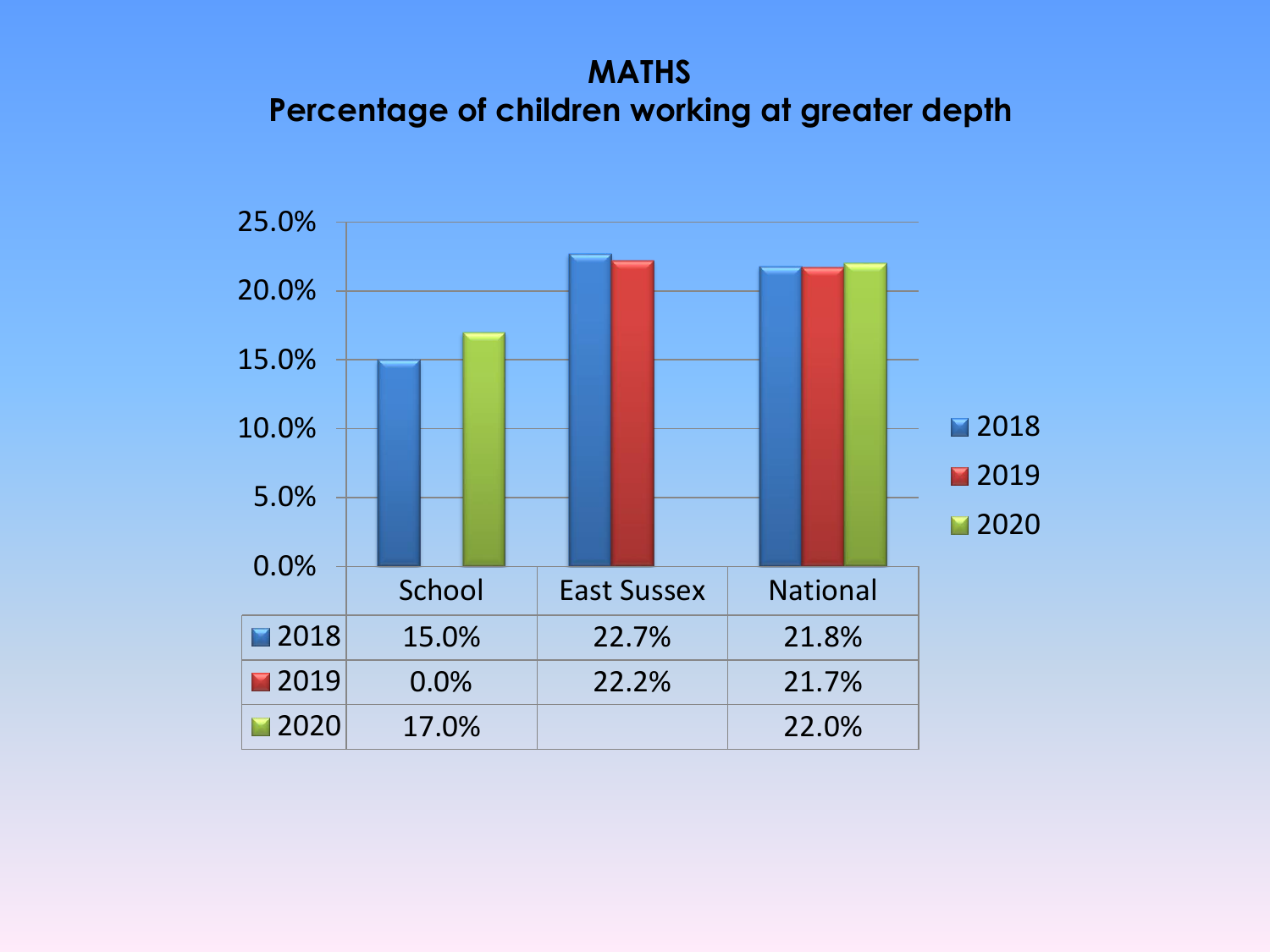# **Attainment of Disadvantaged Pupils in Key Stage 1**

Free School Meals, Ever 6, Service, Looked After and Adopted Children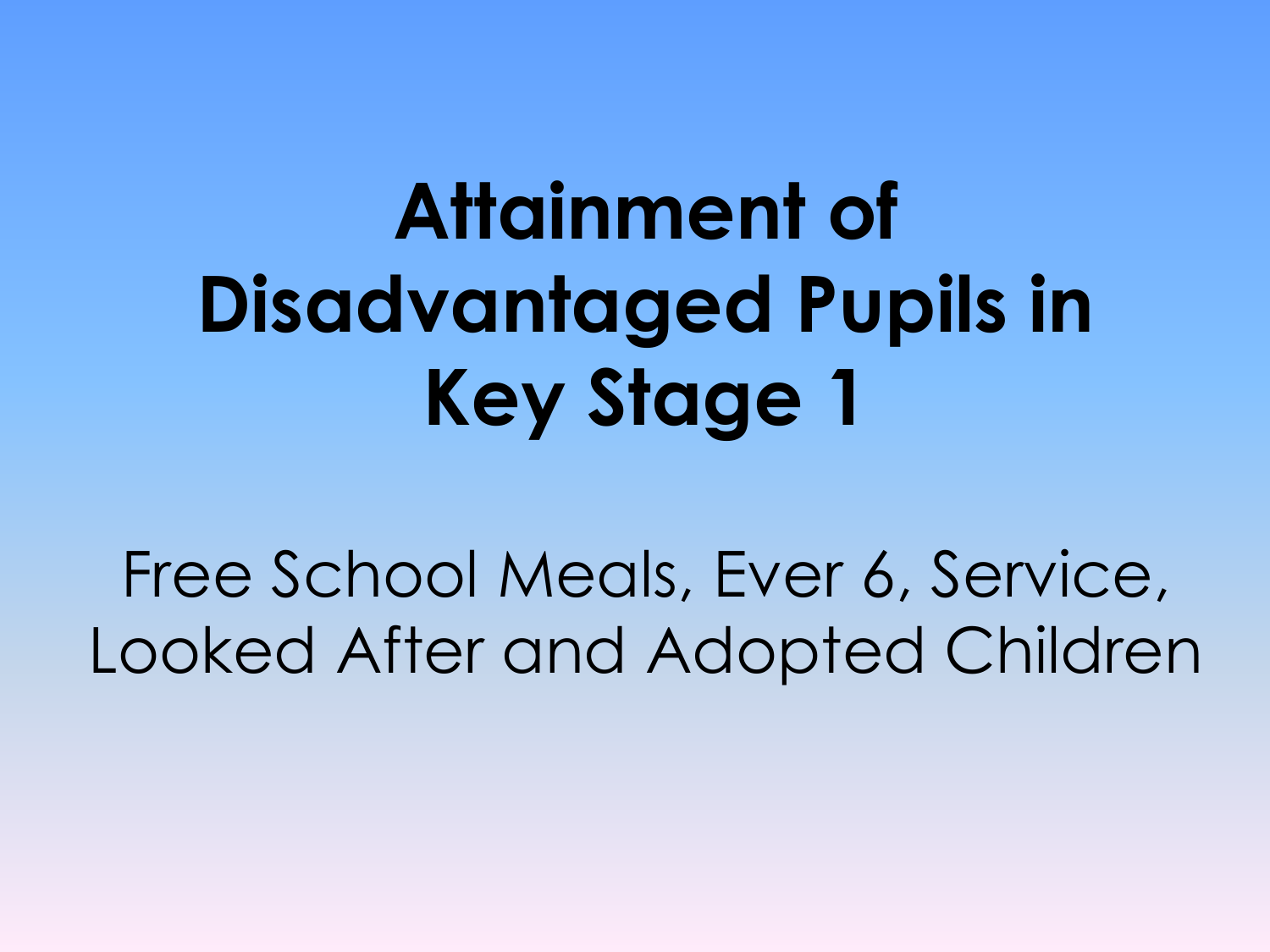### **READING**

### **Percentage of disadvantaged children working at the expected standard or above**

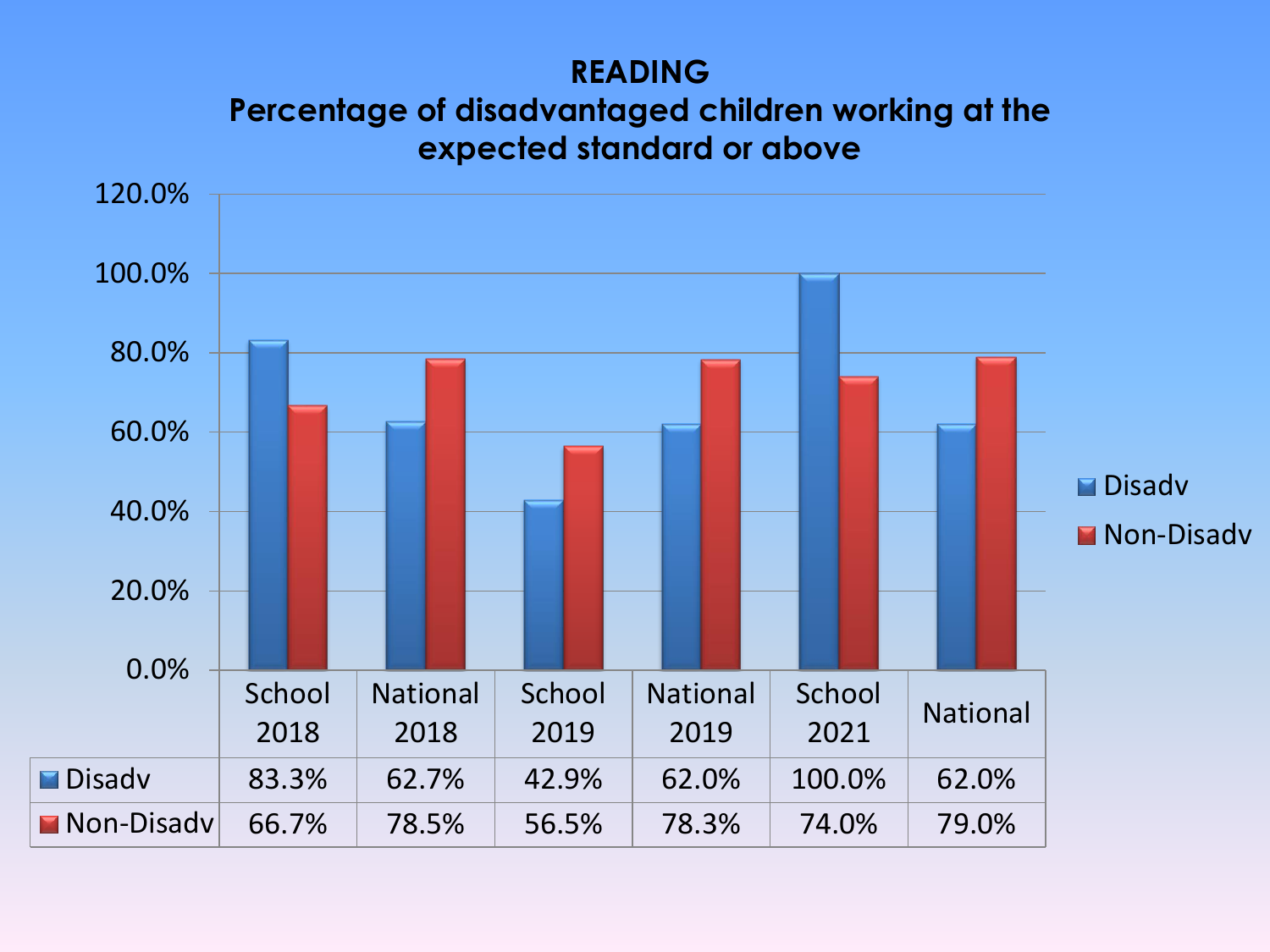### **WRITING**

**Percentage of disadvantaged children working at the expected standard or above**